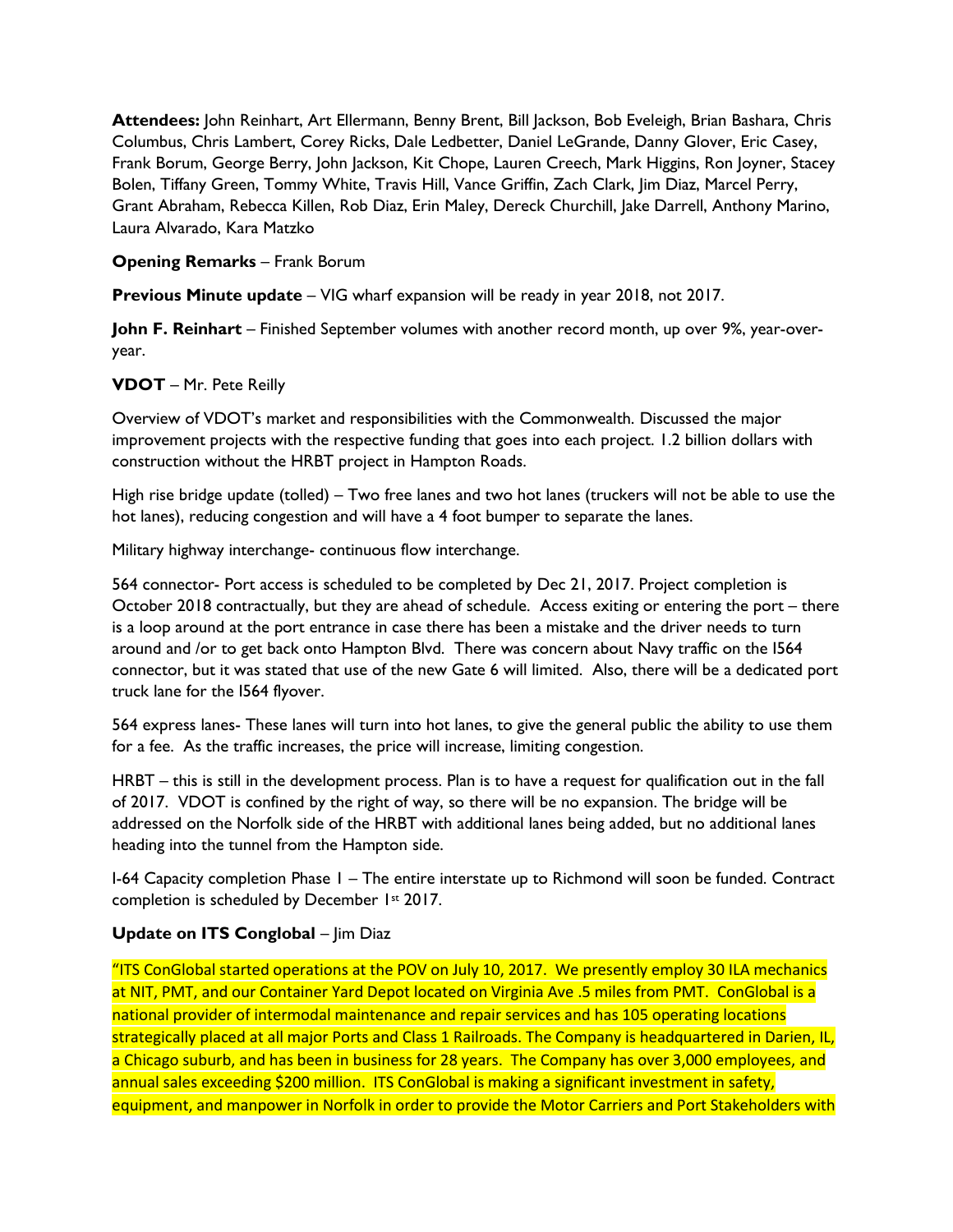a viable maintenance and repair company. The Company recently positioned 20 like new fully equipped mobile repair trucks, 3 new forklifts, and 2 new terminal yard hustler trucks to the Norfolk and Portsmouth operations. The equipment is currently being used to service HRCP chassis repairs, and other Steamship Line customers. ITS Conglobal is honored to be part of the Norfolk Port Community and looks forward to making positive contributions to the success of the Port and all its Partners."

#### **Sales Update** – Daniel LeGrande

Numbers in September continue to be strong. August import loaded TEUs at 7.2%. Export loaded TEUS down 6.2%. This decrease had to do with the strength of the dollar and our delay in harvest of grain. Most grain exporters are not starting until the first week of October.

Harrisburg/Pittsburgh Rail – We have the rates for both services. The CSX service is very competitive against NY/NJ competition.

August 28<sup>th</sup>- CMA Teddy Roosevelt was the largest vessel to enter the East Coast.

New hire, Brian Kobza, has joined the POV from CSX as the new Director of Ocean Carrier Sales. The role will now be based in Hampton Roads giving us representation with the ship lines in both locations (HR and NY/NJ).

Truck traffic is up 9% at POV.

Question from Frank Borum in reference to longer rail transit times to Greensboro on the rail and this is attributed to hub loading, where volumes must be present before sending to destination.

George Berry brought up the collaboration between POV/GPA – FMC Approval gives us the ability to discuss best practices with GPA to enhance productivity and efficiency. We're also able to market with GPA as a coast as a whole. No discussions can take place regarding pricing and rates. We are staying with our current work force model, with the ILA. The GPA/ POV partnership is strictly to be used as a dialogue between peers in an effort to enhance service to customers.

## **Expansion Projects** – Tiffany Green

## **VIG**

VIG Phase 2 Expansion – first stacks to be completed by 2018.

Wharf Extension – Piles continue to be driven in (up to 80). New equipment has given us the ability to drive piles in quicker (6 per day).

Rail Yard – The CRMG will open June 1<sup>st</sup> 2018. July 1 will commence removal of the old rail lines and the train rails are being welded on site.

## **Action Item – Mapping out a time to have the MCC Meeting at VIG to give a driving tour of the VIG Expansion efforts. Best meeting would potentially be June 2018?**

## **NIT**

South Optimization project will begin in November. The major Stack Yard constructions planned to begin in January. The first stacks are expected to be completed at the end of 2018. 2020 is the target for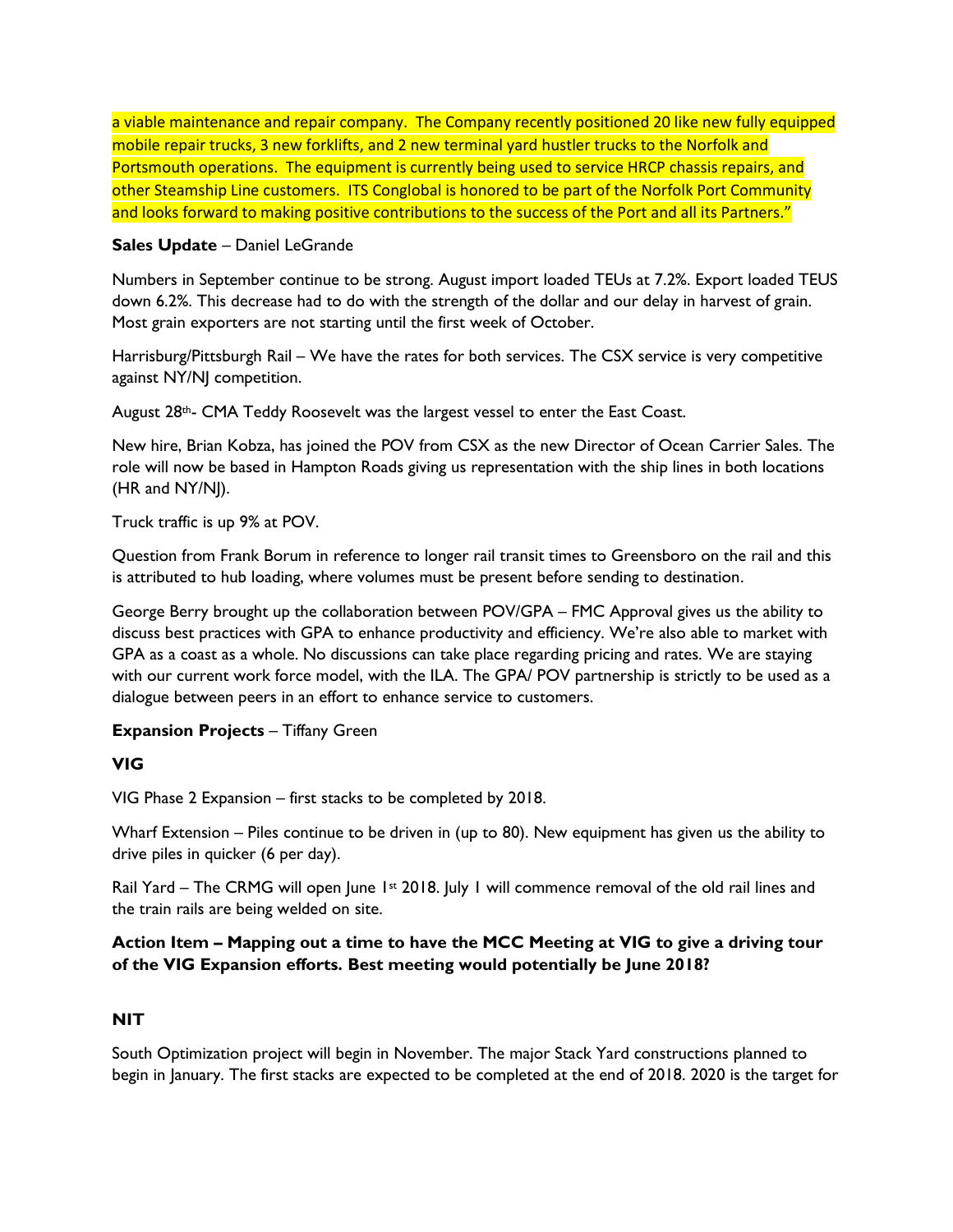all of the stacks to become online. Phase 1A will begin in January. The site will turn into a construction site to build the RMG stacks. We are moving the CSA Canopy and moving it to the NIT North Gate.

#### **Action Item – Send out the Canopy move to the committee.**

Prices have been higher than expected. Depending on constraints fiscally, we may jump in phase 2 before coming back into our other phases. We will have remainder of space dedicated to an empty block stow.

Changes at the North Transfer zone will remain the same and be service by straddle carriers. We're adding wear net RFID tags to make the North transfer zone a little more efficient.

#### **Peak Season Gate Hours** – Vance Griffin

We have expanded our hours at NIT to include an additional hour in the morning- 0500 start. We are also making adjustments on our weekend hours with our heavy import volumes.

#### **TRS Truck reservation system** – Vance Griffin

Want to get the truck reservation system in at NIT by the end of 2017, but at the latest by March 2018. There are 22 users of the Truck Reservation System- we will engage all motor carriers to become familiar with the tool and to speed up participation.

#### **RSA Update** – Vance Griffin

There are currently three shiplines utilizing the RSA currently. (Maersk, Evergreen & MSC). The service has received positive feedback from the motor carrier community and we currently have 170 reefers in the area. Currently formulating a plan to make the RSA our primary chassis stacking and parking area.

We will continue to monitor the traffic and signage at RSA to make it easier to navigate. RSA is full service starting at 0500. If genset is not already mounted, one can be mounted by MRS at the RSA yard.

## **NIT North Gate Utilization – Vance Griffin**

On average, 25% of NIT's activity is through the north gate. We have seen activity as high as 40% on a high volume day at NIT and we continue to see an upward trend.

#### **Group Code Dispatch** – Vance Griffin / Motor Carriers

Group code dispatch is on our website, which is being improved for better visibility and ease of access. GCD will also work in conjunction with the truck reservation system in the future.

#### **Import program** – Chris Lambert

Working on a best practices document to get out to the motor carriers for the VIG Import Program. Boxes that we know are set to be picked up the next day, will be staged and ready for pick up. All other imports in the yard will be moved to other locations in the stacks. Accuracy of the import reservation document is imperative when sending to VIG and all motor carriers are encouraged to use this, it will benefit all motor carriers in the long run. Containers are always visible online (Linx) when the container is available. Containers are made available at VIG as they are taken off the vessel.

## **Action Item – Getting the Best practices document out to the motor carriers**

**VIG Landside Support** – Vance Griffin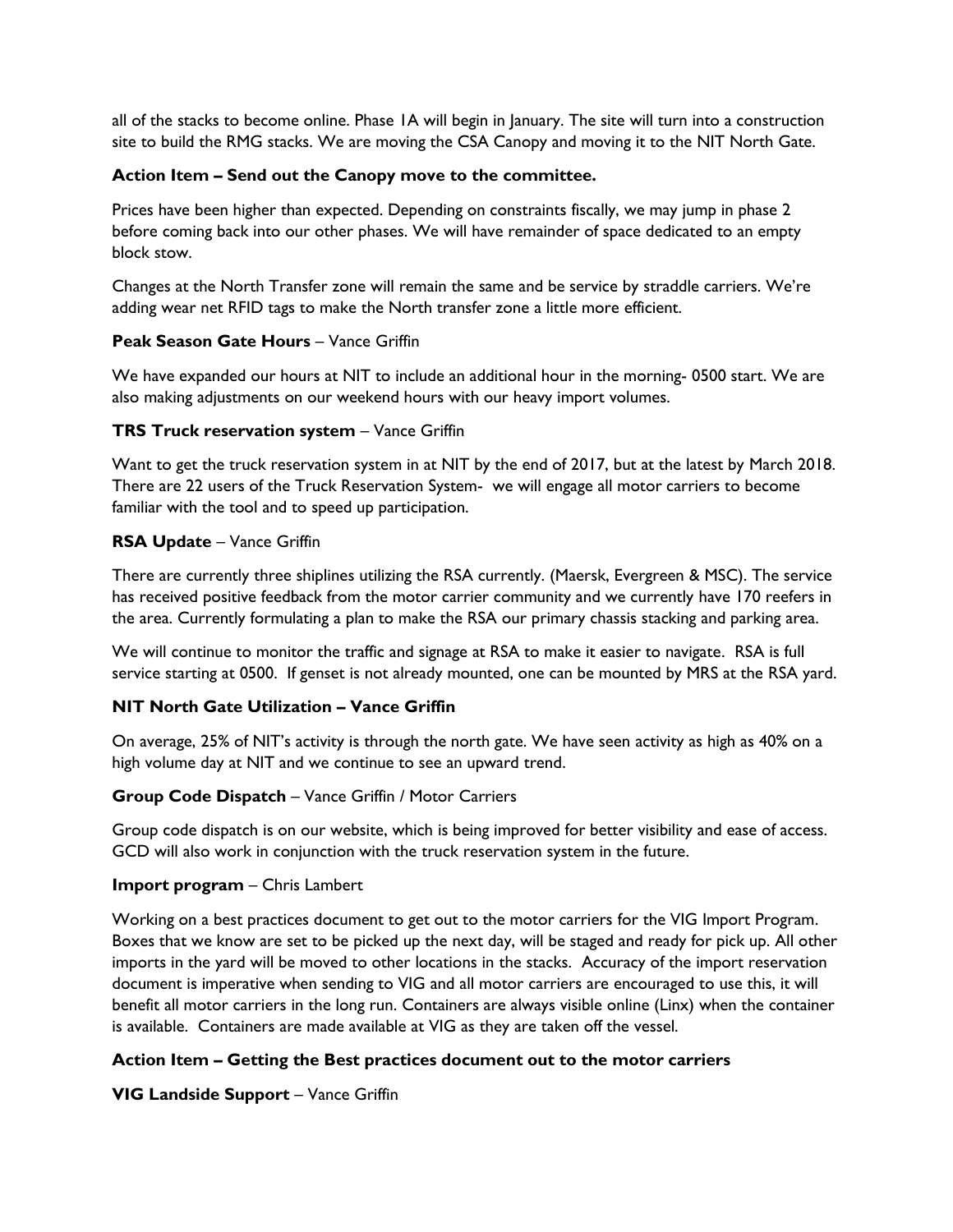Driver Assistance Vehicles are now at VIG assisting motor carriers. We have four of these trucks with verbiage on the truck stating they are driver assistance vehicles and they roam the terminal daily

# **Action Item: Concerns that the Driver Assistance Vehicles are not as prevalent during the hours of 0300-0800.**

## **PRO-PASS** – Mark Higgins

Currently there have been 3285 tags issued to the motor carrier community. We have a pool of PRO-PASS tags at VIG and NIT (Driver Assistance) where motor carriers can elect to pick them up instead of having the tags shipped, including mounting hardware if they choose. The option is on the www.propassva.com site.

# **Action Item: "Truck Scales This Way" sign at NIT, located in front of the firefighting school has been temporarily covered up. We will have additional scales available that will allow us to accurately drop weigh containers and we will stay in touch when this comes online.**

# **Tri-axle Chassis Delivery** – Art Ellermann

The first 40' tri-axles should be arriving in October from China and will be available for pickup on November 1, 2017. Studies indicate that an additional 5,000 lbs. can be loaded in a container that is utilizing a tri-axle chassis. The units will be located at the RSA for drop off and pick up and will be the ONLY start stop location for them. The price of the chassis is \$40 per day, with no free time.

## **ERC Billing for Tolls** – Art Ellermann

Point of contention remains that there is erroneous billing, when the toll is being sent based on the plate of the chassis. The truck license plate should be the only plate that should be billed. This has created work on all sides to get the invoices revoked.

## **Action Item – Invite Rich from ERC to attend our December meeting.**

## **Fumigation Locations No Longer Start/Stop Facilities – Art Ellermann**

The fumigation locations will now be billed directly for chassis charges when they are on site. Arrival of the chassis into the facility remains as it had before, via EDI, but instead of the chassis coming off of the clock, it will now go to the location.

#### **Pre-arrival Concerns** – John Jackson

Customer Service is aware of instances when containers are being brought back to a terminal without the pre-arrival notice and there is no record of the container in the system. When this occurs there is communication that has to occur between the motor carrier/ terminal/ shipline to verify the container is being returned under correct shipline. Working to minimize these issues in the interim, but hoping we can fully resolve the issue as we transfer our operating system into N4.

## **Action – Chris and Ron can meet with John and report the issues on pre-arrival container reads and report to the committee next meeting.**

## **Update on Motor Carrier Appreciation Week** – Kara Matzko